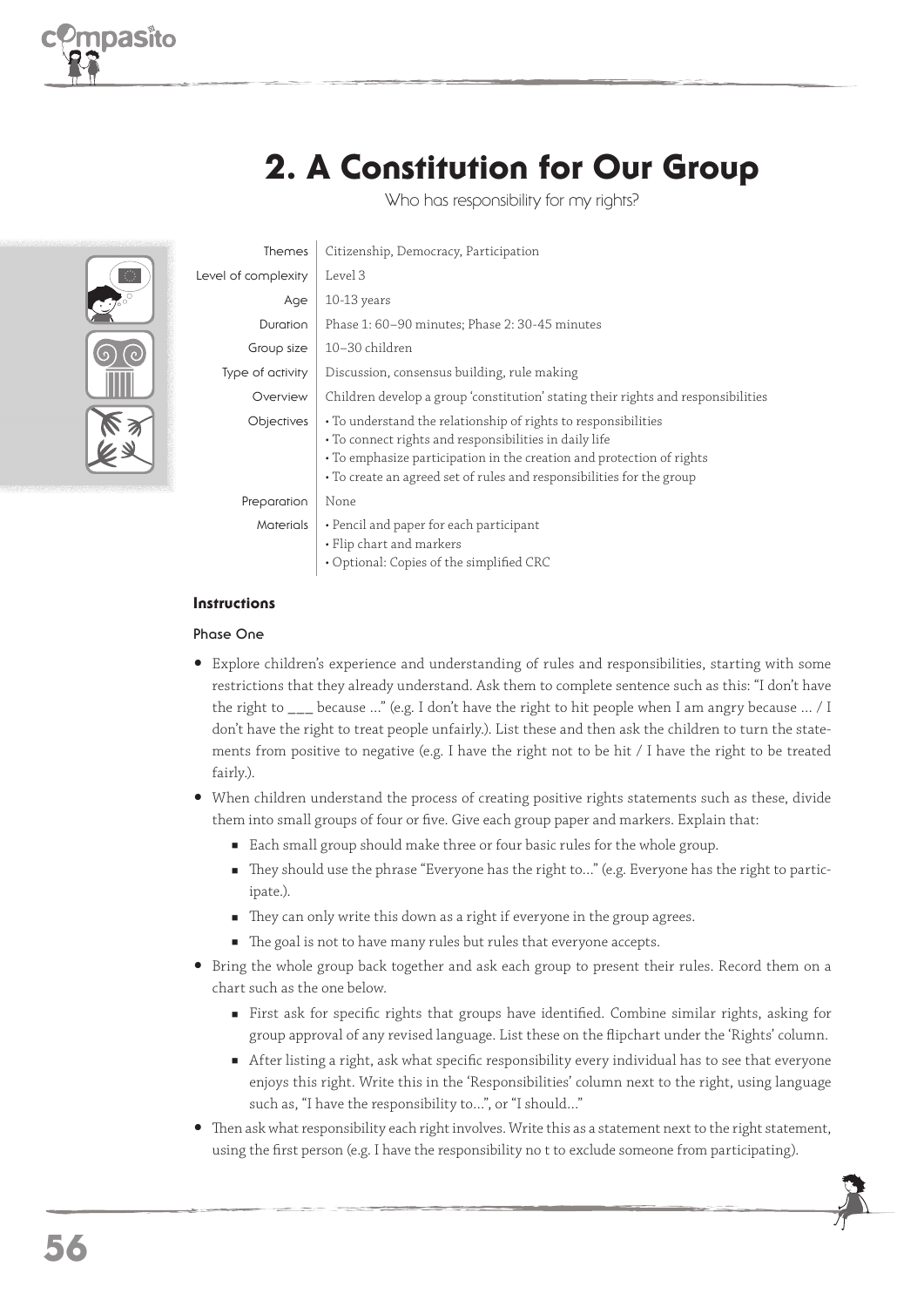

| <b>CONSTITUTION</b>                           |                                                         |  |  |  |
|-----------------------------------------------|---------------------------------------------------------|--|--|--|
| <i>RIGHTS</i>                                 | RESPONSIBILITIES                                        |  |  |  |
| Everyone has the right to be treated fairly.  | I have the responsibility to treat everyone fairly.     |  |  |  |
| Everyone has the right to express an opinion. | I should give everyone the right to express an opinion. |  |  |  |

- After including all the rights and responsibilities listed by the small groups, ask the children to review their draft constitution.
	- Point out that it is better to have a few good rules than too many not-so-good rules. Can any of these rights and responsibilities be combined? Can any be eliminated?
	- Are there other rights and responsibilities that need to be added?
- When the lists of rights and responsibilities are complete, ask the children whether they could use these statements as a kind of 'constitution' for their group.
	- Are they willing to observe these rules that they made themselves?
	- Who is responsible for making sure that everyone follows this 'constitution'?
	- What happens when someone violates one of the rights?
	- Is it necessary to have consequences for not following rules? Why?
- When you have arrived at a final version of the 'constitution', make a clean copy and hang it in a prominent place. Explain that these will be our rules for working and playing together, for both children and adults.
- Conclude the discussion by emphasizing that rules and responsibilities help us to live together in a way that everyone's rights are respected. Rules protect our rights (e.g. to participate, to have an opinion, to learn, to play, etc.), keep us safe and healthy, and also give us responsibilities to respect the rights of others.

# Debriefing and Evaluation

- 1. Ask the children to discuss their experience of this activity.
	- a. Was it easy for your small group to develop a list of rights? Was it easy to draw up the list of responsibilities?
	- b. Was it easy to work together in a group? What are some of the advantages and disadvantages of working together in a group?
	- c. Were some ideas for rights not agreed on by the whole group? Why?
	- d. What did you do with the ideas that were not agreed on? Did anybody try to convince the rest of the group in order to get agreement? Were any ideas reconsidered?
	- e. What did you learn about yourself in this activity? What did you learn about rules and responsibilities?
	- f. Did you learn anything about democracy?
- 2. Discuss the purpose of rules and responsibilities by asking questions such as the ones below, and recording their responses.
	- a. What rules do you have in your life (e.g. at home, at school, in other settings)? Who made these rules?
	- b. What responsibilities do you have? Who gave you these responsibilities?
	- c. Do adults have rules and responsibilities too? Where did these come from?
	- d. Why do we all have rules and responsibilities? Do we need them?
	- e. What happens when somebody doesn't follow the rules? Is it necessary to have consequences for not following rules? Why?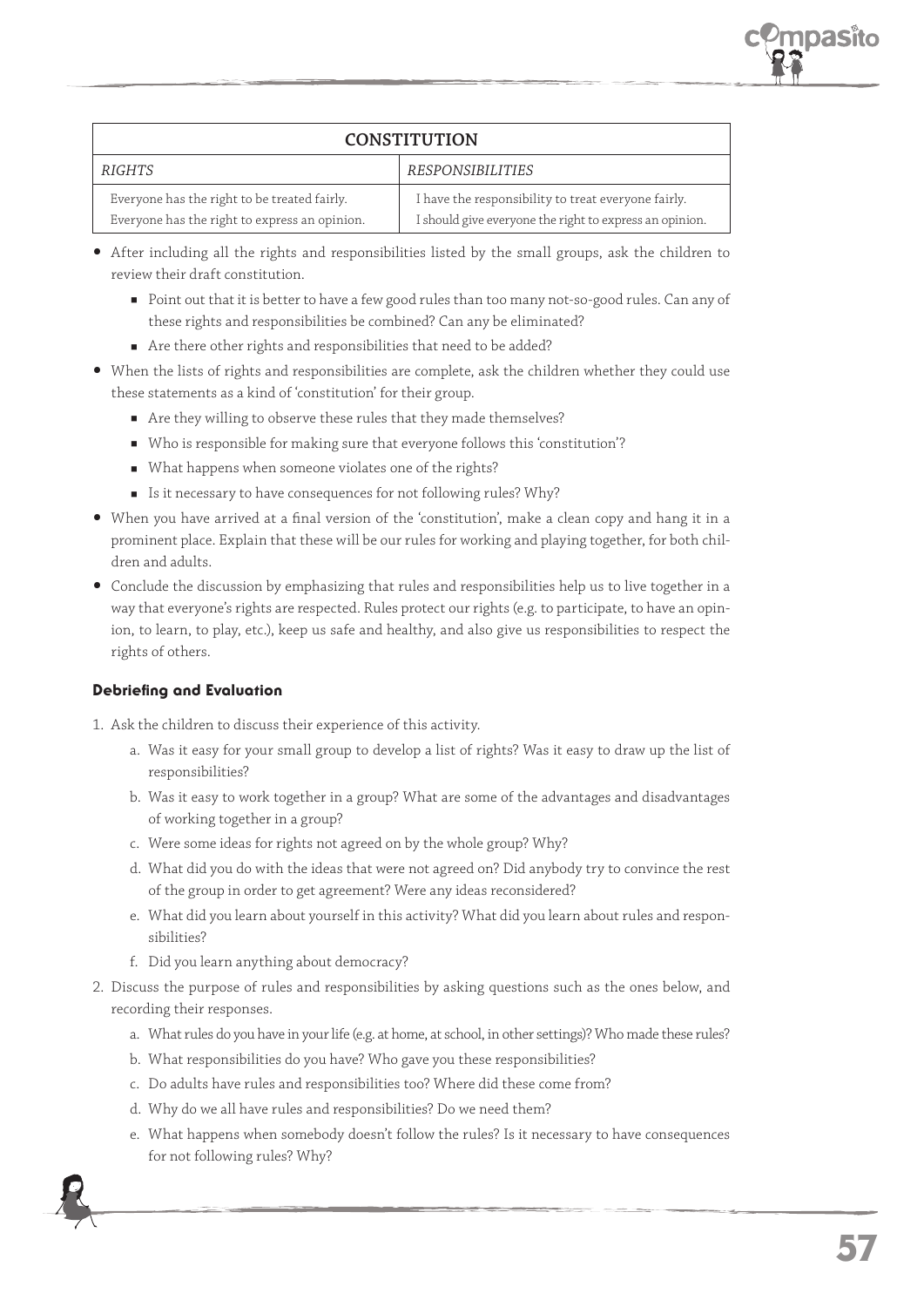- 3. Discuss enforcement of rights and responsibilities, asking questions such as these:
	- a. Now that you have agreed on rights and responsibilities, how will you make sure that everyone observes them?
	- b. Who has the responsibility to see that these rights are respected?
	- c. Should there be some consequence for a person who does not observe the rules? Who should decide on the consequences?

## **Phase Two**

- 1. A few days or weeks after making the Constitution, ask the children to reconsider it. Point out that laws often have to be improved, eliminated or added.
	- a. Do they still agree on the rights and responsibilities they developed earlier?
	- b. Are some responsibilities harder to observe than others? Why
	- c. Does anything in their Constitution need to be changed? Eliminated? Added?
- 2. Discuss enforcement of rules and responsibilities, asking questions such as these:
	- a. Are some rights violated more often than others? Why?
	- b. Who is taking the responsibility to see that these rights are respected?
	- c. Who decides what happens when someone violates one of the group's rules?
	- d. Does the group need to work together to establish some consequences for breaking the rules?

## Debriefing and Evaluation

- Discuss what it means to have rules for the group that were made by the group itself. Relate this process to the way laws are made in a democracy.
	- Does it help to have a Constitution for our group?
	- What difference does it make that the group made its own rules?

## Suggestions for follow-up

- You may wish that every child has and keeps a copy of the group's 'constitution'.
- When conflicts or problems arise in the group, try to use the group's constitution to resolve them. Real-life problems often help to bring out needs to revise the 'constitution'.
- You may want to take Phase 2, Step 2 further to enable the children to develop cooperatively some established consequences for breaking the rules.
- Give the children copies of the simplified CRC, p. 296. Ask them to compare their constitution with this document of rights for all the children of the world. Are there rights and corresponding responsibilities in the CRC that they would want to add to their Constitution?
- With older children, discuss why children need a special convention that defines their rights. Do children have different human rights from those of adults? Different responsibilities? Help the children understand the relationship between responsibilities and the CRC principle of evolving capacities.
- 'EVERY VOTE COUNTS', P. 103, which engages children in the process of democratic decision making, makes a good preliminary or follow-up activity.

## Ideas for action

• Ask the children to find out if their school, team, or club has a set of rules or policies and procedures that guard and protect the rights of the children, and if those rules also state their responsibilities. If so, ask them to evaluate these rules: